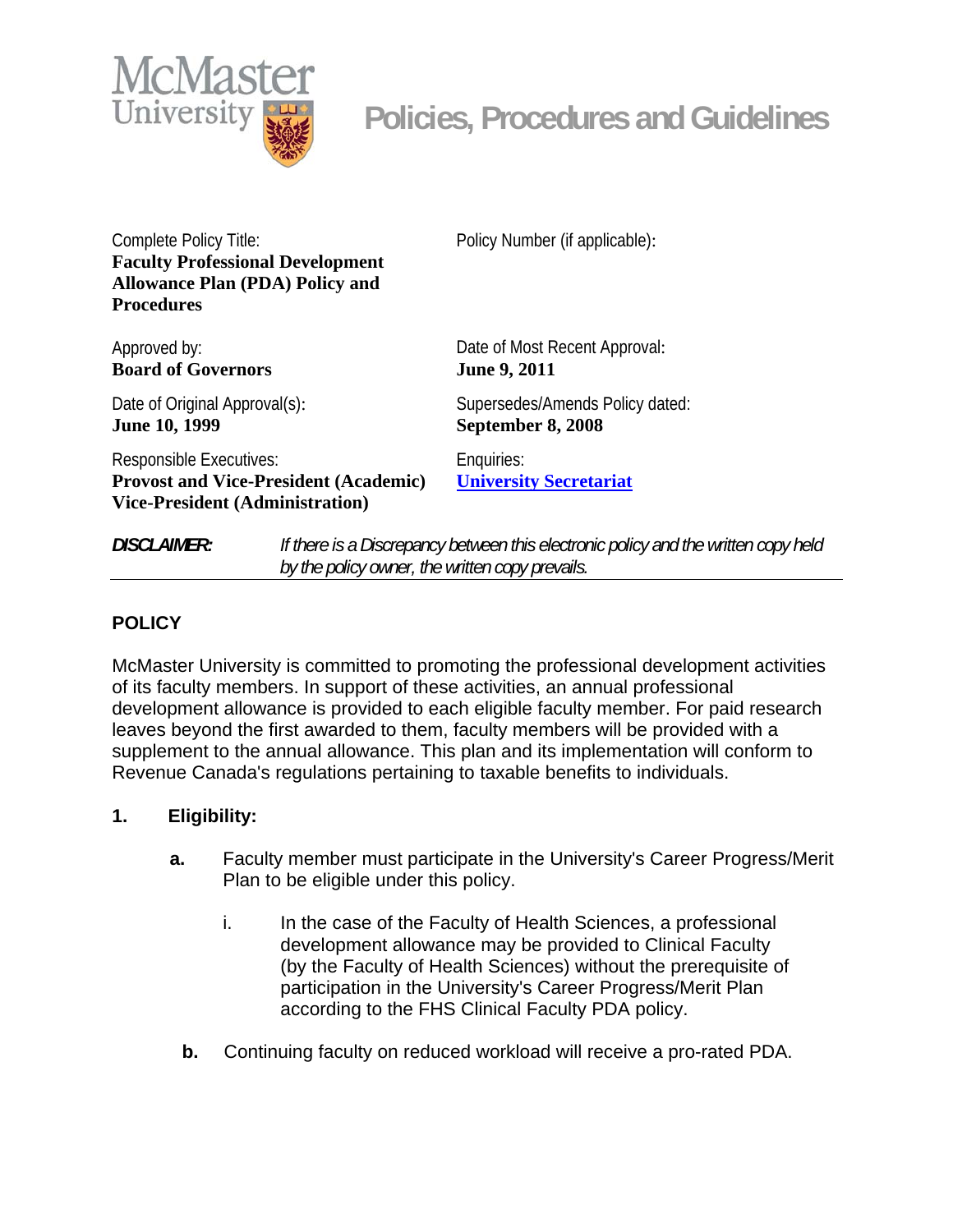- **c.** New faculty appointed on July 1 will receive the full PDA for the fiscal year. Deans may pro-rate the PDA for faculty appointed after July 1.
- **d.** For paid research leaves beyond the first awarded, faculty members who take a full year leave will be provided with a supplement equal to 40% of the PDA in effect for the fiscal year in which the leave begins, and faculty members who take a half year leave will be provided with a supplement equal to 20% of the PDA in effect for the fiscal year in which the leave begins.
- **e.** Professional development expenditures funded by external agencies will comply with the regulations of the funder and will be administered outside of this policy. If the external agency has no regulations or provides limited direction, the expenditures will be administered in a manner consistent with this policy.

## . **2. Annual PDA Amount**

- **a.** The annual PDA amount is specified in the current Joint Committee Agreement.
- **3.** The funds are designated strictly for use by the individual faculty member.
- **4.** Expenses covered by this allowance must be related to the faculty member's professional development and may include:
	- **a.** annual or lifetime professional dues and membership fees for learned societies;
	- **b.** manuscripts, subscriptions to professional and/or learned journals and other similar professional publications;
	- **c.** computer software and supplies used or consumed in the performance of the faculty member's duties in teaching and/or research;
	- **d.** travel including transportation, food and accommodation for the member to attend scholarly conferences, field trips, research visits, or workshops, in accordance with the Travel Policy and Procedures (AP-010);
	- **e.** hosting meals which include networking as a formal courtesy with guest researchers or other visitors to the University, or cover University related activities that contribute to the achievement of academic objectives. The attendees may include graduate students or lab staff. In order to be eligible under the PDA policy, these hospitality expenditures must contribute to the professional development of the faculty member either

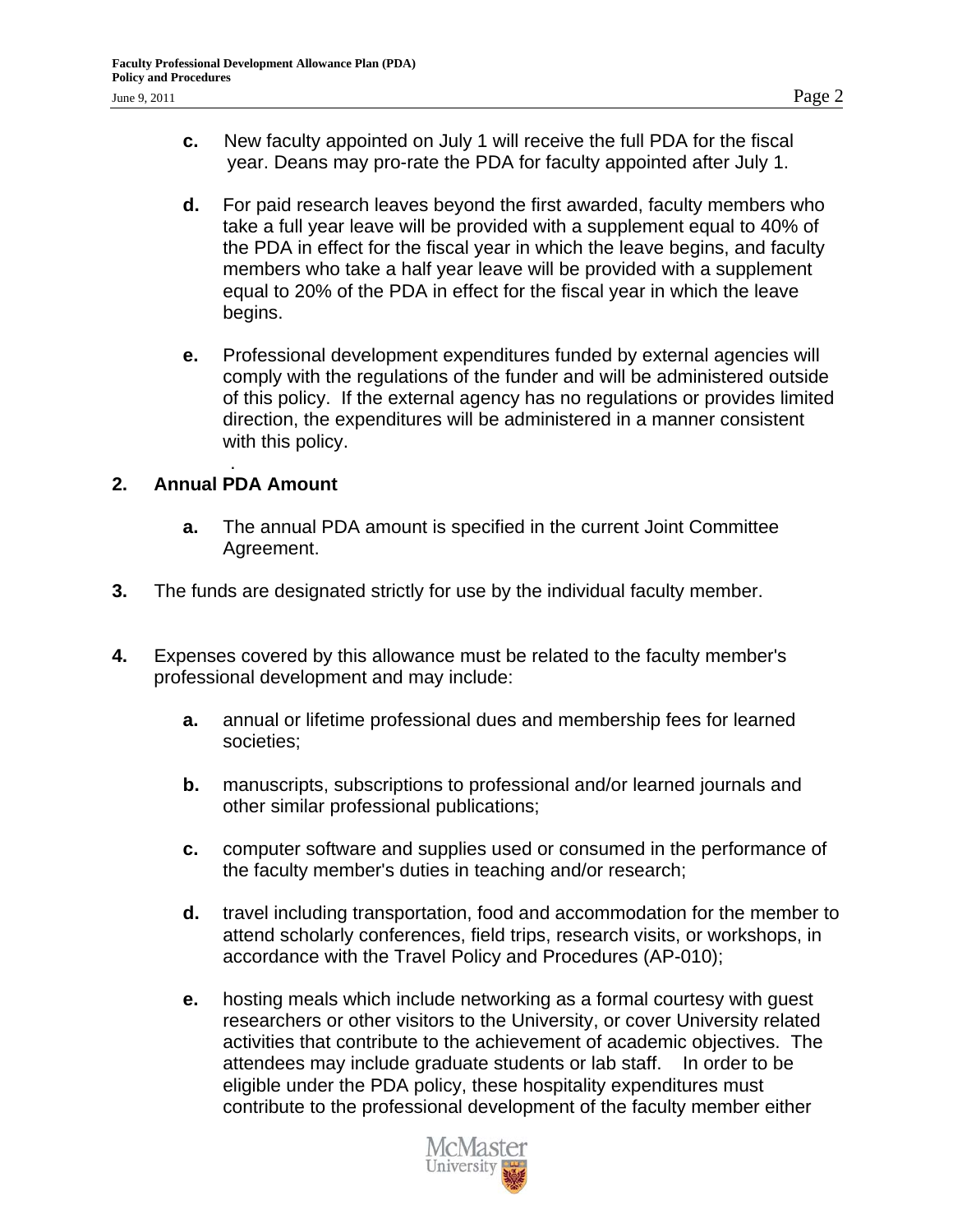through the provision of a forum to exchange new ideas or further discuss ongoing research activities with students or staff or to provide networking opportunities with off campus partners or stakeholders. In all cases, the reimbursement of this type of expenditure must be accompanied by a description of the specific professional development purpose of the expenditure and a complete list of attendees;

- **f.** expenses incurred in the preparation and completion of scholarly manuscripts, and page or reprint charges;
- **g.** equipment, including computers used or consumed in the performance of the faculty member's duties in teaching and/or research;
- **h.** usage fee for cell phone, internet access or conferencing services is eligible where usage is primarily for business purposes. If the usage is not primarily for business purposes only the portion related to University business is eligible.

All goods purchased under this plan are the property of McMaster University but are available for the use of the individual faculty member for professional development activities while the faculty member is associated with the University. Disposal of such goods is at the discretion of the dean upon recommendation of the department chair; the procedures of the federal funding councils serving as guidelines for such decisions.

Ineligible expenses include interest charged on overdue charge accounts and other personal expenses that, under current tax legislation, would be considered a taxable benefit to the individual. These personal expenses include but are not restricted to gifts, personal meals, social club (e.g. University Club) membership fees and personal living expenses.

- **5.** It is the individual faculty member's responsibility to ensure that the expenses charged against his/her PDA account are legitimate costs incurred for his/her professional development and supported by the required documentation.
- **6.** In the event that the faculty member is unable to account for the charges to the department chair's satisfaction, the chair, after consultation with his/her faculty dean, will refuse payment, or request reimbursement if the claim has already been paid. If such action has previously taken against the faculty member in respect of an ineligible claim, and if the chair, after consultation with his/her faculty dean, determines that sanctions are appropriate he/she will initiate proceedings under the Code of Conduct for Faculty.
- **7.** The department chair, or the delegate on record, shall determine whether a claimed expense qualifies as an eligible expense as described in section 4 (above). Where there is a disagreement with respect to the eligibility of an